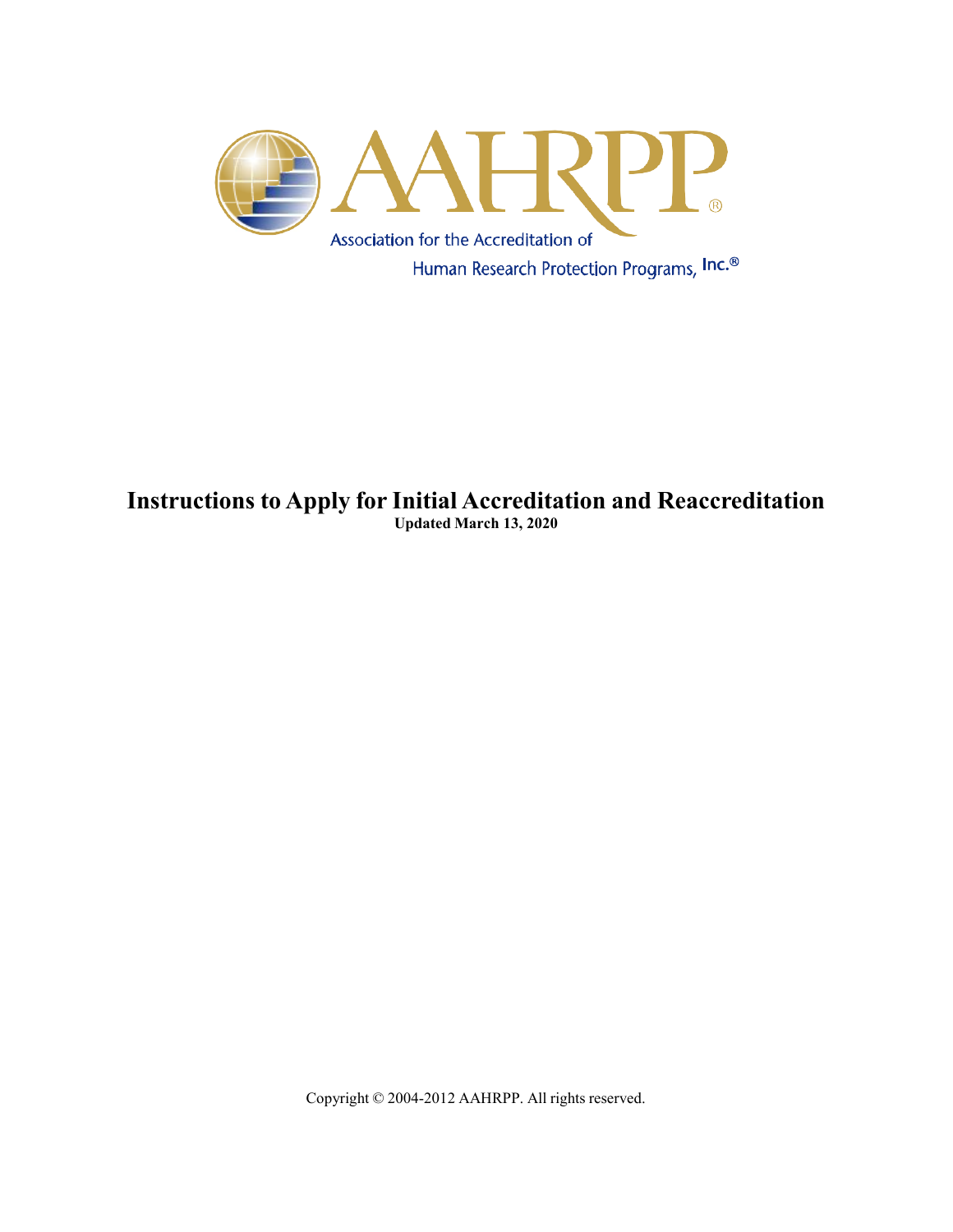## **I. Overview**

.

The application process for an Organization involves a self-assessment followed by a two-step application process.



The self-assessment is a critical introspection of your Human Research Protection Program in which you evaluate your program according to each Element of the Accreditation Standards. Once you have submitted a Step 1 Application for Accreditation, AAHRPP staff will evaluate your policies and procedures according to the Accreditation Standards. After AAHRPP staff determines that your policies and procedures satisfy the Accreditation Standards, you will submit a Step 2 Application for Accreditation and a site visit will be conducted.

If you are applying for reaccreditation, the process is the same as the initial accreditation process. The reaccreditation application forms ask some additional questions regarding changes in the last year, which are not in the initial application form.

## **II. Conduct a Self-Assessment of the Human Research Protection Program**

See the AAHRPP website for instructions on How to Conduct a Self-Assessment.

Separately consider and address each Element of the Accreditation Standards. Review the Element in the Evaluation Instrument for Accreditation. Use the Commentary section to gain an understanding of the Element. Consider the following questions, and if needed, take steps to improve your program:

- Do you have the Required Written Materials?
- Do you follow the practice described in the Required Written Materials?
- Do your activities achieve the Outcomes?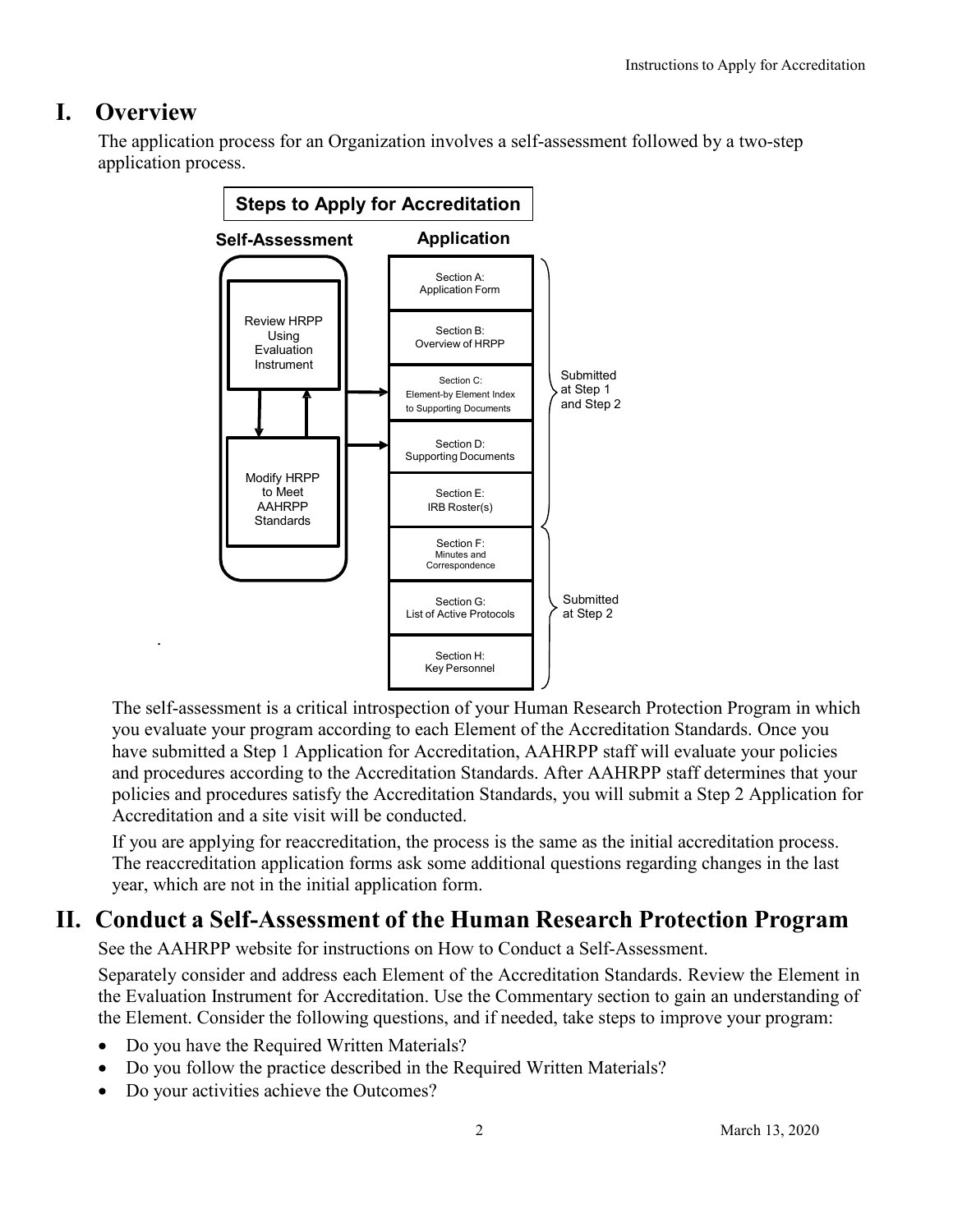During your self-assessment you create a list of supporting documents, which will become Section C of your application, and submit copies of those documents as Section D. As you are conducting the self-assessment, revise your policies and procedures as necessary so that they meet the Elements, and implement any changes so that your policies and procedures match your practice. The success of your application is dependent on the depth of your self-assessment and on the actions you take to improve your Human Research Protection Program.

#### **Make a List of Supporting Documents**

For each Element, collect the policies and procedures that describe the practices your Human Research Protection Program follows to meet the Element, or indicate that the Element is not applicable to your Human Research Protection Program. When available, collect documents that verify that your Organization follows those practices. Most Elements can be supported by one to five documents. Some Elements will not have any supporting documents. In general, no more than 10 documents are necessary.

AAHRPP uses the generic term "policies and procedures" to refer to all types of written materials. Policies and procedures include any written materials that your Organization uses to define and communicate its practices, such as standard operating procedures, policy statements, procedure descriptions, checklists, guidelines, educational materials, job descriptions, memoranda, forms, templates, strategic plans, websites, charters, and mission statements. Policies and procedures are not limited to IRB policies and procedures; other organizational procedures are relevant, such as some policies related to human resources, pharmacy, contracting, student orientation, corporate compliance, or corporate ethics.

#### **Include among supporting documents:**

- Application forms
- Reviewer checklists
- Consent templates
- Organizational chart for the Human Research Protection Program
- Organizational chart for the overall Organization
- Template letters (e.g., approvals, contingent approvals, disapprovals, lapse of approval)

#### **Do not include as supporting documents:**

- Budgets
- Educational materials
- Employee manuals
- Faculty handbooks or bylaws
- Medical staff handbooks or bylaws
- Policies, procedures, and forms related to HIPAA
- Publicly available documents (e.g., Belmont Report, regulations, OHRP guidance)
- Resumes and curriculum vita
- Scientific misconduct policies
- Slide presentations
- Software manuals
- Websites or materials created by another organization
- Websites that duplicate documents provided in another form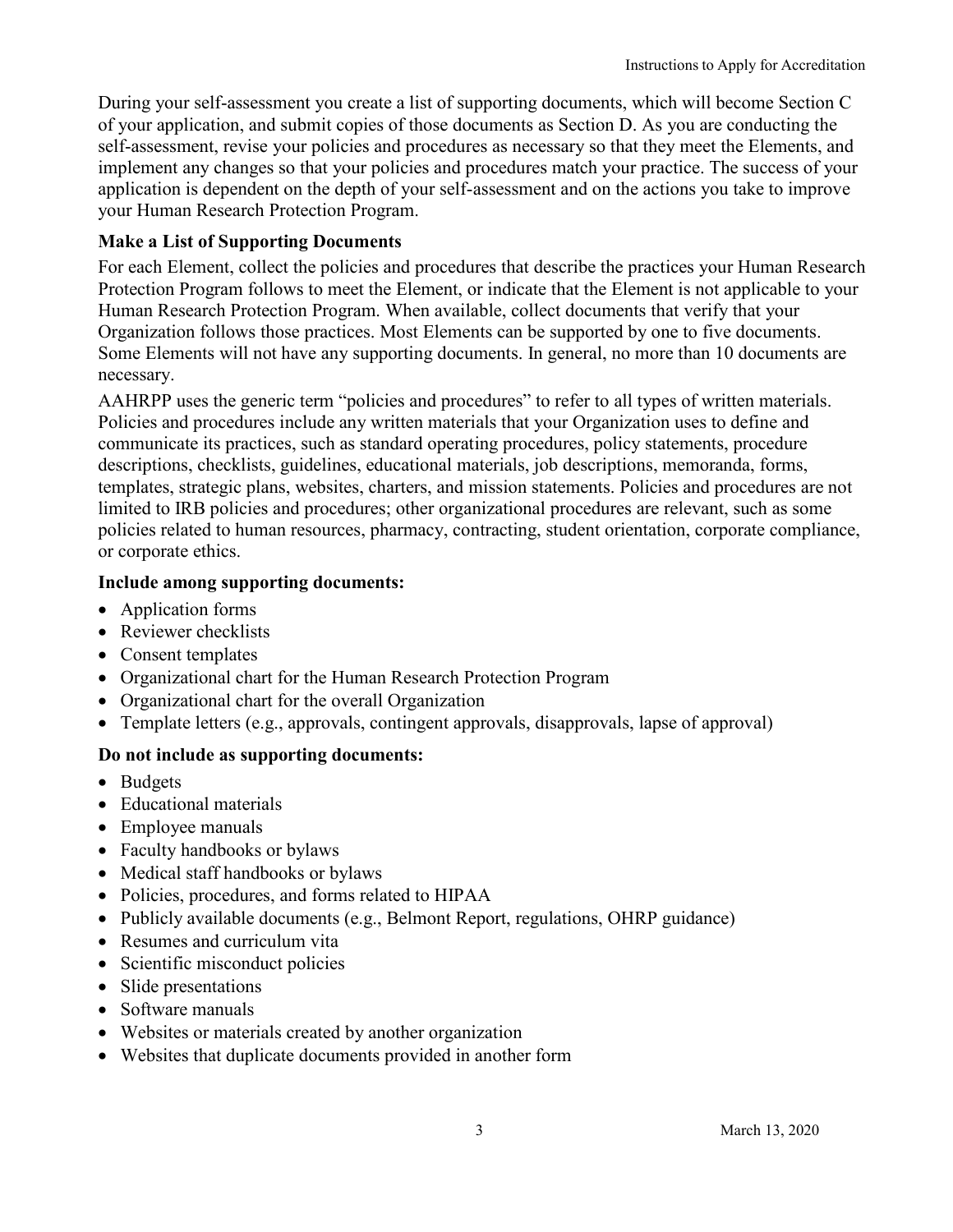#### **Construct an Element-by-Element Index to the Supporting Documents**

List the supporting documents for each Element. Reference the document number and provide a brief explanation. Make it easy for AAHRPP staff and site visitors to find the specific information you want them to see. Use combinations of page numbers, paragraph numbers, line numbers, item numbers, chapter titles, and section headings to pinpoint the supporting information. For example, if you wish to point out information in your investigator's manual that addresses financial conflict of interest, provide the page numbers, section numbers, and section titles as appropriate, rather than referencing the investigator's manual in its entirety. For example:

**Element I.1.C. The Organization has and follows written policies and procedures that allow the Institutional Review Board or Ethics Committee to function independently of other organizational entities in protecting research participants.**

- Board of Directors Policy "Research Involving Humans" (**Document 10**, Section V on page 3) grants the IRB authorities as required by the regulations, and outlines the IRB's independence.
- IRB Policies and Procedures (**Document 15**, page 10, Item XI, "Undue Influence of IRB members") describes what IRB members should do if they believe they are being coerced or unduly influenced.
- Compliance Policy (Document 14, 4th bullet on page 2) identifies the Senior Vice President for Research as the individual with the responsibility to investigate allegations of coercion and undue influence and take corrective action.

This Element-by-Element Index becomes Section C of your application.

Make a copy of each document authored by your Organization and cited in the Element-by-Element index. If a document is cited for more than one Element, include only one copy. Assign a reference number to each document. This becomes Section D of your application.

Once you have completed your self-assessment, submit all of your updated documents, finalize your Sections C and D, and complete the appropriate application form (Section A), write a description (7 page maximum) of your Human Research Protection Program to form your Step 1 application for Accreditation or Reaccreditation.

*Note for organizations using Adobe Acrobat X: AAHRPP requires that submissions are enclosed as one, seamless .PDF file, allowing for each individual section of a submission to move directly to the next section without an interruption in pagination. Therefore, a submission should begin on page 1 of Section A and scroll all the way through the last page of the final Section. Organizations submitting multiple .PDF files bound as an Adobe .PDF Portfolio, will be required to resubmit.*

# **III. Prepare the Step 1 Application**

If you are unfamiliar with preparing PDF files, obtain software early in the process, become familiar with it, and allow at least a week to put together the application. Contact AAHRPP staff with questions about completing your application.

A Step 1 application for accreditation is comprised of a single .PDF with the following four sections, as well as an Excel spreadsheet containing the IRB Roster(s) (Section E):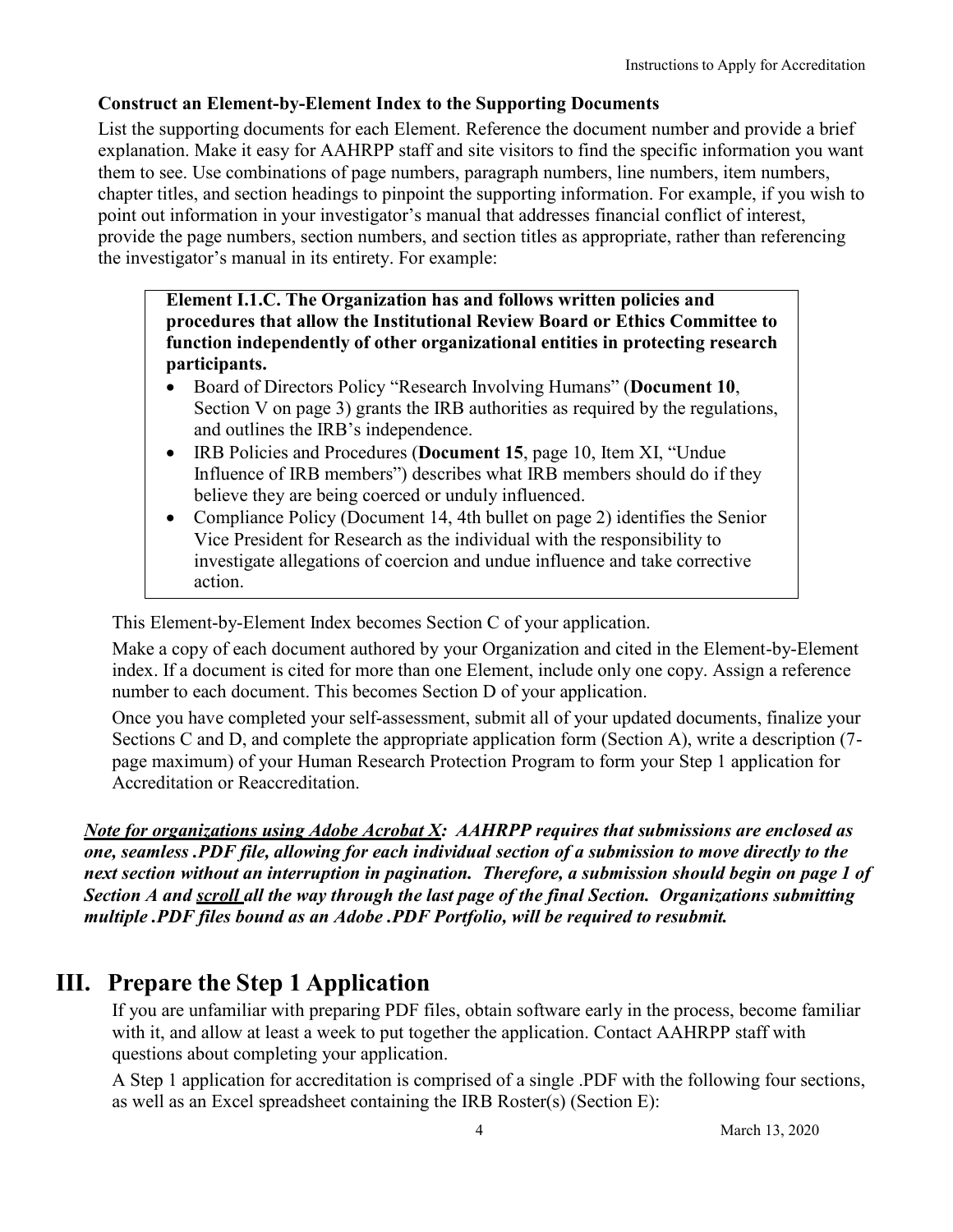- **Section A:** Step 1 Application Form for Accreditation or Reaccreditation
- **Section B:** Overview of the Human Research Protection Program
- **Section C:** Element-by-Element Index to the Supporting Documents
- **Section D:** Supporting Documents

#### **See section IV for a description of Sections A-E.**

AAHRPP staff will review your application and send you a Step 1 Review of Application Materials, which identifies those Elements of the Accreditation Standards that require revision and provides specific instructions on what is required to address the Element satisfactorily.

Once you receive the Step 1 Review of Application Materials you will work with AAHRPP staff to update your policies and procedures so that all of the Elements are satisfactorily addressed. After this is completed, you will be provided instructions on submitting your Step 2 application for accreditation or reaccreditation.

# **IV. Prepare the Step 2 Application**

Once AAHRPP staff informs you that you are ready to move to Step 2, you will submit the **Step 2 Application for** Accreditation or Reaccreditation. The Step 2 application for accreditation is comprised of a single .PDF containing Sections A-D, an Excel spreadsheet containing Section E, a single .PDF containing Section F, an Excel spreadsheet containing Section G, and an Excel spreadsheet containing Section H.

A Step 2 application is comprised of the following eight sections:

- **Section A:** Step 2 Application for Initial Accreditation or Reaccreditation Form
- **Section B:** Overview of the Human Research Protection Program
- **Section C:** Element-by-Element Index to the Supporting Documents
- **Section D:** Supporting Documents
- **Section E:** IRB Roster(s)
- **Section F:** Minutes, Correspondence with government oversight offices, and summary of internal audits
- **Section G:** List of Active Protocols including names of researchers
- **Section H:** Key Personnel

Contact AAHRPP staff with questions about completing your application.

Once you have submitted the application in Step 2, AAHRPP staff will work with you to schedule your site visit. Do not change your policies and procedures. Site visitors will evaluate the materials submitted with the application and will not consider any revisions made between the application submission and the site visit.

#### **Section A: Application Form**

Select either the **Step 1 Application Form** or **Step 2 Application Form** to submit with the application, depending upon your Organization's stage in the accreditation process. Complete and sign the correct form and make certain that the Organizational Official and application contact sign the form. State the legal name of your Organization. Check with your legal counsel to confirm your legal name. At the bottom of page 1, list the components of your Organization as described in the explanation.

The application form contains questions that will help AAHRPP staff customize the review of your application and the site visit and provide important information about your site to the site visitors. Please complete this section as completely and accurately as possible. Please review the Guidance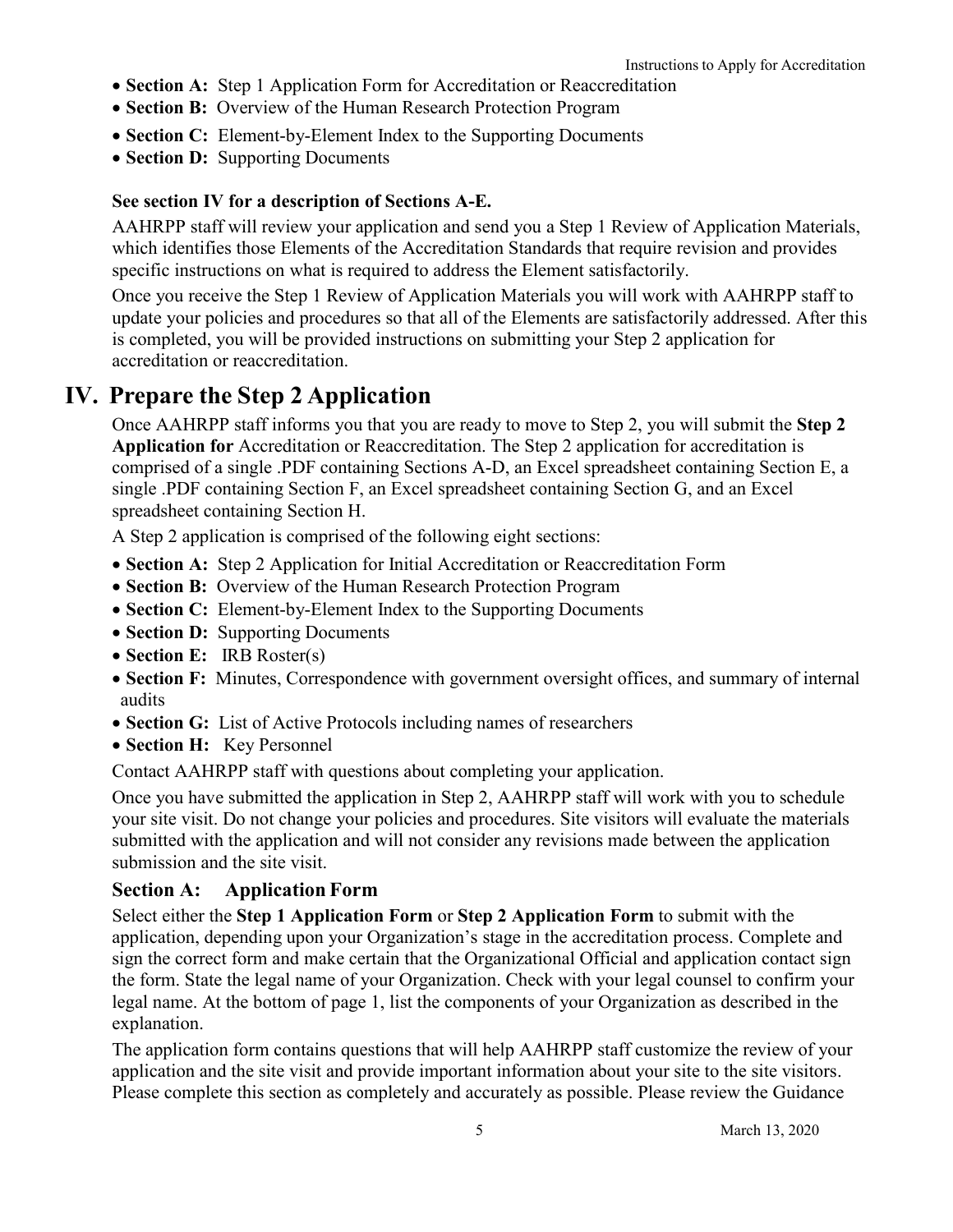on Completing Tables 1 or 1a in the Application and Annual Review Forms available on our website for assistance in completing the forms.

### **Section B: Overview of your Human Research Protection Program**

Maximum length: Seven pages. Include the following sections.

- Give a brief description of your Organization, its purpose, and how the Human Research Protection Program relates to the Organization's mission.
- Provide an organizational chart for your Organization.
- Provide an organizational chart for you Human Research Protection Program.
- Indicate the individual who is the Organizational Official. This is the individual with direct authority and responsibility for the Human Research Protection Program. (This might not be and does not have to be the same person who is the signatory for a federalwide assurance.)
- List administrative units (e.g., schools, centers, divisions, or branches) within the Organization.
- If responsibility for human research protection is decentralized, describe all responsible entities and their relationship to the Organizational Official. Reference the organizational chart(s) if appropriate. If research is conducted at multiple locations (e.g., campuses or facilities), list them and indicate the approximate percentage of research conducted at each location.
- List other organizations that are components of your Human Research Protection Program and indicate whether there are active research protocols being conducted at the site.
- Indicate any essential functions of the Human Research Protection Program that are conducted at other units or components (e.g., conflict of interest, IRB review, research pharmacy services, grants and contracts, education).
- If your Organization follows ICH-Good Clinical Practice (E6), indicate if all, or only portions, of the ICH-GCP guideline are followed, and if they are applied to all studies reviewed by your Organization or a defined subset of studies (e.g., international clinical trials).
- When applicable, include other relevant background that will assist AAHRPP staff and site visitors in reviewing your application.

### **Section C: Element-by-Element Index to the Supporting Documents**

Section C is an Element-by-Element index to the supporting documents in Section D that allows AAHRPP staff and site visitors to locate the information that supports your Organization meeting each AAHRPP Element. Generate Section C by appending the lists created during your selfassessment. You should not use more than one page for each Element and you should not separate Elements by page breaks. While not required, if you have the capability to create a hyperlink from the Element-by-Element index to the revision or new policy and procedure in the PDF file, you may do so.

Additional narrative to orient the site visitors may be added to Section C, but is not required. AAHRPP does not consider procedural details described in Section C to be written policies and procedures.

The AAHRPP website includes a template you can use to create Section C (Element-by- Element Index to the Supporting Documents).

#### **Section D: Supporting Documents**

AAHRPP staff and site visitors use the information in Section D and observations made during the site visit to evaluate your Organization. Section D should include one copy of each supporting document ordered by a unique reference number. Include one copy even when the document is used to support more than one Element.

#### **Section E: IRB Roster(s)**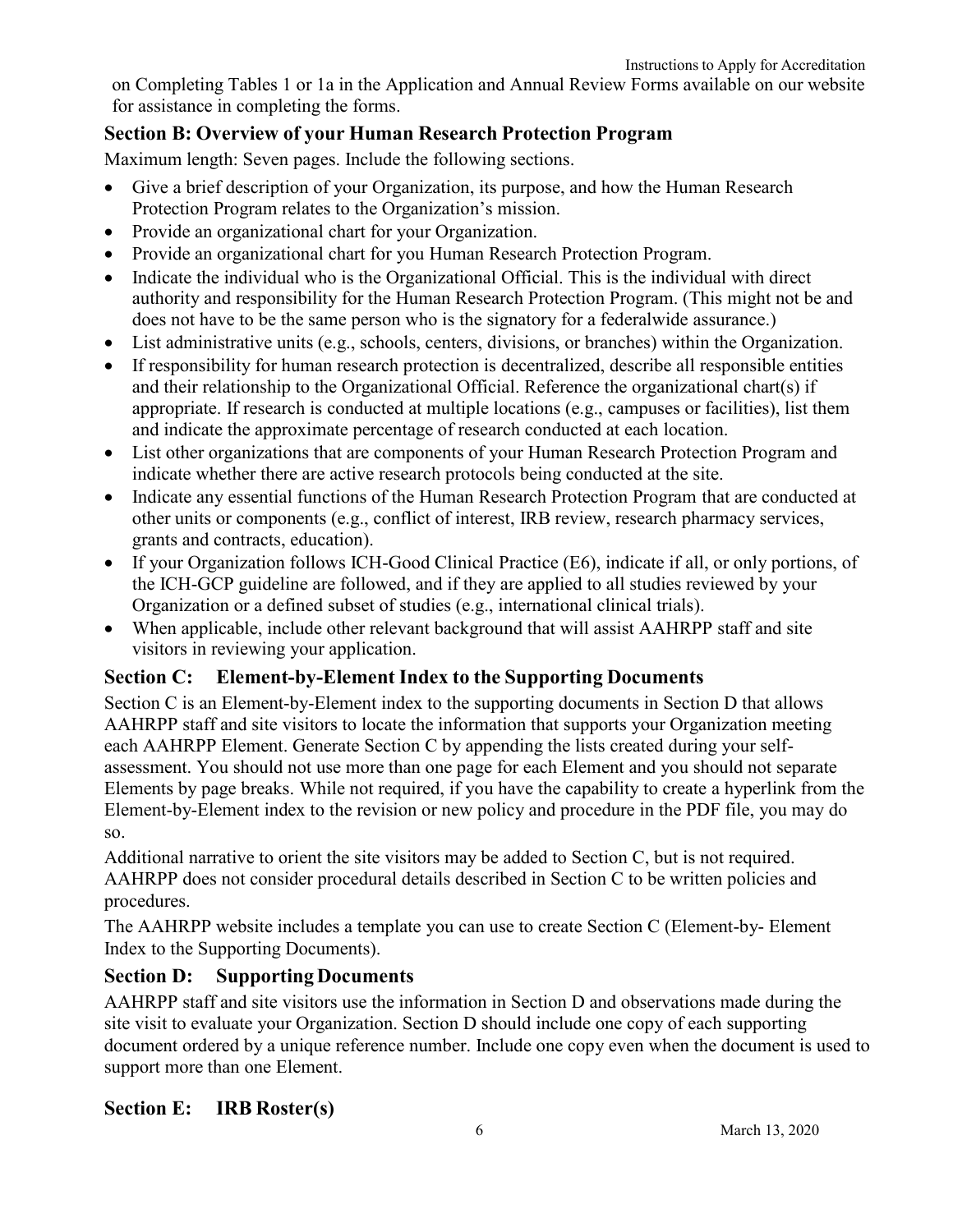- Include all columns and include the following information for each IRB member:
- Name of IRB member (last name, first name)
- Earned degrees
- Scientific status (i.e., scientist or non-scientist)
- Representative capacity. Indicate the populations about which the member is knowledgeable about or experienced in working with (e.g., children, pregnant women, prisoners, economically disadvantaged, educationally disadvantaged, cognitively impaired adults, or Native Americans).
- Indications of experience. Provide a description of all relevant experiences that describe each member's chief anticipated contributions to IRB deliberations, such as professions, life experiences with research or vulnerable populations, research experiences, IRB experiences, certifications and licensures, or other information as appropriate.
- Relationship of the IRB member to the Organization (e.g., current or former employee, consultant, board of directors, volunteer, trainee, or student). If the Organization has multiple components, include both the relationship and the component with which the member has a relationship (e.g., faculty of ABC University or medical staff of DEF Hospital).
- Affiliation status. Indicate whether the IRB member or any immediate family member is affiliated with the Organization. (Note that an IRB member may have no individual relationship with the Organization, but may be affiliated because an immediate family member of the IRB member has a relationship with the Organization.)
- Position on the IRB (e.g., chair or vice chair).
- Membership status (e.g., member, alternate, or non-voting. If a member is ex officio, indicate whether the member is a voting member).
- Alternate status (e.g., list the members or class of members for whom the alternate member can substitute or otherwise leave blank).

If you have multiple IRBs, you may either list each IRB in a separate worksheet within the Excel file or add a column to the spreadsheet that lists the IRB(s) to which the member belongs.

The AAHRPP website includes a template you can use to create the IRB roster(s).

### **Section F: Minutes and Other Correspondence**

Section F consists of a single PDF file that contains the following:

- The most current minutes for each IRB.
- Correspondence with government offices, including, but not limited to ORO, OHRP Determination Letters, FDA Warning Letters, and FDA Restrictions Placed on IRBs or Investigators from the last year.
- A summary of internal audits or reviews in the past year. (Do not include identifiable data about protocols or investigators.)

## **Section G: List of Active Protocols including names of researchers**

Section G consists of a list of active protocols in a single Microsoft Excel file. Format the spreadsheet with the following columns:

- Title
- IRB Tracking Number (when used)
- IRB name or number (if more than one IRB)
- Name of researcher (or researcher code number)
- Date of initial approval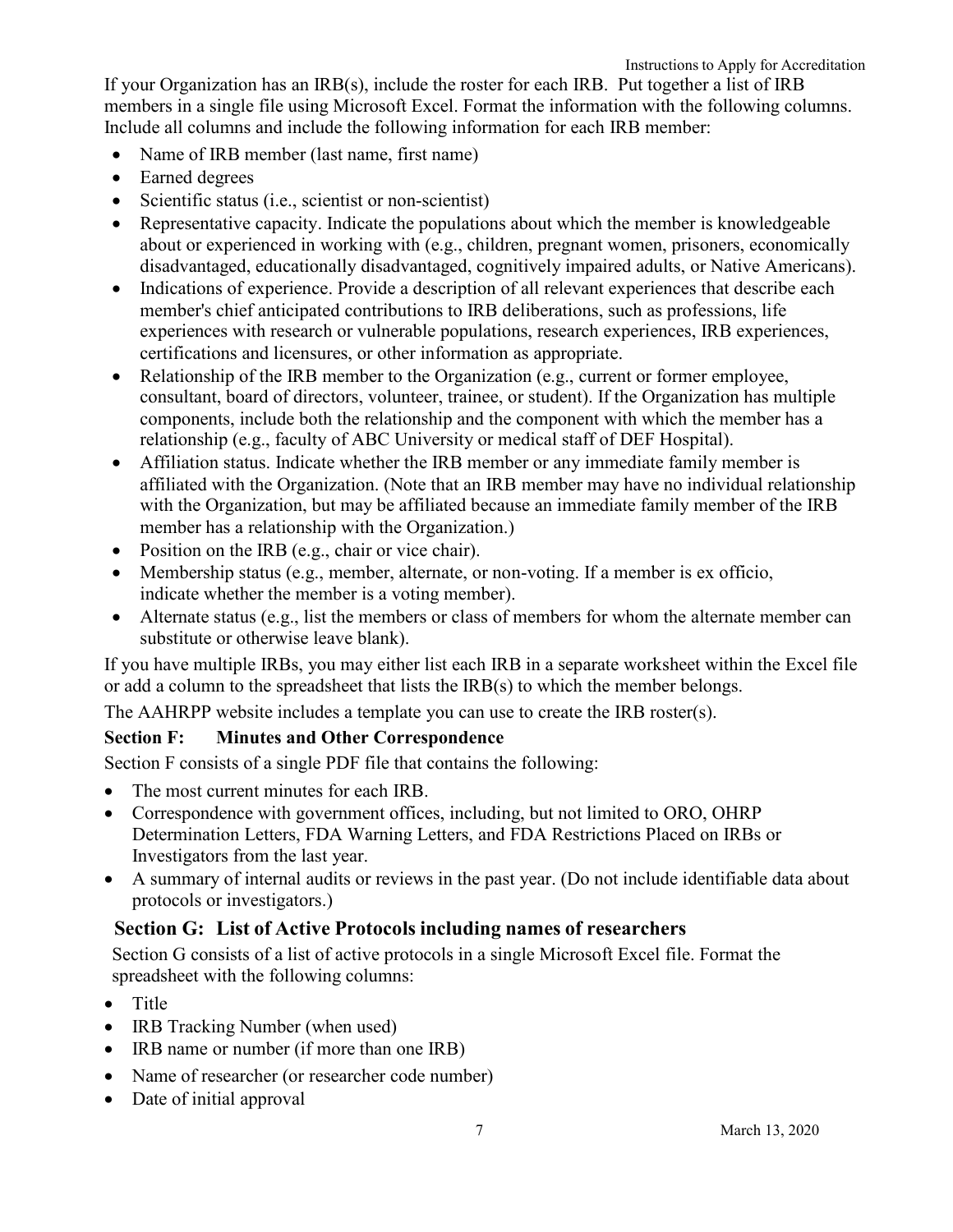- Name of sponsor or funding entity (e.g., National Institutes of Health, Department of Defense, Environmental Protection Agency, American Diabetes Association, Greenwall Foundation, or General Motors Foundation)
- Type of initial review (e.g., full, expedited, or exempt)
- Indicate whether the research is biomedical or non-biomedical, if the Organization reviews both types of research and the type of research is not identifiable by the IRB that reviews it. For example, if your Organization has only one IRB that reviews all types of research or has multiple IRBs and each one reviews all types of research, indicate whether each protocol is biomedical or non-biomedical. If your Organization has multiple IRBs and each reviews a specific type of research, such as biomedical, cancer, or behavioral and social science, indicate at the type of the list what type of research each IRB reviews. If the latter case applies, be sure that each protocol is identified with the IRB that reviews it.

Include all active protocols (under continuing review) reviewed under expedited procedures or by the convened IRB. Include all exemption determinations made in the past 12 months.

If you have protocols at more than one site (e.g., different campuses), you may either list the protocols for each site on a separate worksheet within the spreadsheet or add a column to the spreadsheet that lists the group to which the protocol belongs.

### **Section H:Key Personnel**

The AAHRPP website provides an Excel worksheet to indicate the key personnel involved in the Human Research Protection Program at your organization. Pick the worksheet that is appropriate for your organization. For each category listed, provide the title and name of the individual or individuals who fulfill that role. If a person has more than one role, they should be listed for each role. You may add more rows as needed.

## **V. Assembly and Submission**

Please refer to the Instructions for Submitting Materials in Support of Accreditation for information on assembly and submitting of an application for accreditation.

Please contact the AAHRPP staff at (202) 783-1112 if you have questions related to submitting an application for accreditation.